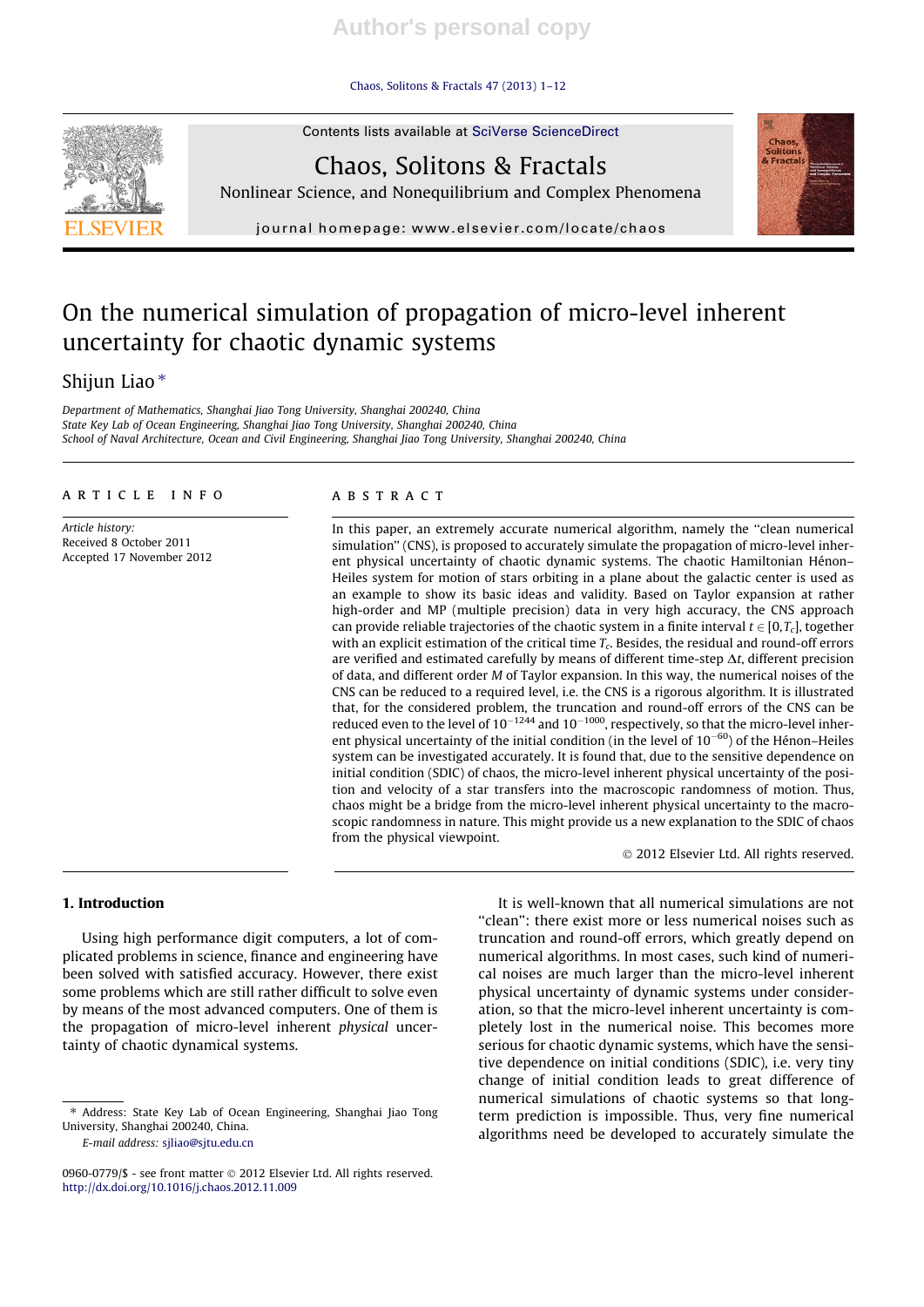propagation of micro-level inherent physical uncertainty of chaotic dynamic systems. This is the motivation of this article.

In this article, a kind of numerical algorithm in a rather high accuracy, called the ''clean numerical simulation'' (CNS), is proposed to accurately simulate propagation of micro-level inherent physical uncertainty of chaotic dynamic systems. Here, the word ''clean'' means that the truncation and round-off errors can be controlled to an arbitrary level that is much less than the micro-level inherent physical uncertainty of the initial condition so that the numerical noises can be neglected in a given finite interval of time for the propagation of uncertainty. A chaotic Hamiltonian system proposed by Hénon and Heiles [10] is used to show its validity. The basic ideas of the so-called clean numerical simulation (CNS) are given in Section 2, followed by the investigation of the micro-level uncertainty of the system in Section 3 and its propagation in Section 4 from statistical viewpoint. Conclusions and discussions are given in Section 5.

## 2. The numerical algorithm of the CNS

## 2.1. Basic ideas

Hénon and Heiles [10] proposed a Hamiltonian system of equations

$$
\ddot{x}(t) = -x(t) - 2x(t)y(t),\tag{1}
$$

$$
\ddot{y}(t) = -y(t) - x^2(t) + y^2(t),
$$
\n(2)

to approximate the motion of stars orbiting in a plane about the galactic center, where the dot denotes the differentiation with respect to the time t. Its solution is chaotic for some initial conditions, such as

$$
x(0) = \frac{14}{25}, \quad y(0) = 0, \quad \dot{x}(0) = 0, \quad \dot{y}(0) = 0,
$$
 (3)

as mentioned by Sprott [23]. Without loss of generality, let us use this chaotic system to describe the basic ideas of the CNS and to illustrate its validity.

It is well-known [5,8,11,13,14,22,23,29] that chaotic dynamic systems have the sensitive dependence on initial conditions (SDIC), i.e. a tiny change of initial conditions leads to great difference of numerical simulations at large time, so that long-term prediction of chaos is impossible. It is well-known that all numerical simulations contain the unavoidable truncation and round-off errors at each time-step. Generally speaking, most of traditional numerical simulations of chaos are mixed with these numerical noises and thus are not ''clean''. Because these numerical noises of traditional numerical approaches are generally much larger than the micro-level inherent physical uncertainty of initial condition, the propagation of such kind of physical uncertainty of chaotic dynamic systems has never been studied accurately, to the best of the author's knowledge.

For numerical simulations of chaotic dynamic system, we must take rigorous account of numerical errors and rounding, because ''what is observed on the computer screen would be completely unrelated to what was meant to be simulated'', as pointed out by Galatolo et al. [7]. The methods of shadowing may gain accurate numerical simulations closed to true trajectories of hyperbolic dynamic systems, but fail to have long shadowing trajectories for those with a fluctuating number of positive finite-time Lyapunov exponents, as pointed out by Dawson et al. [3]. Besides, it is found that numerical simulations of chaotic systems given by low-order Runge–Kutta methods or Taylor expansion approaches have sensitive dependence not only on initial conditions but also on numerical algorithms, so that different numerical schemes might lead to completely different long-term predictions, as pointed out by Lorenz [15,16] and Teixeira et al. [20,24].

In order to gain reliable chaotic solutions in a long interval of time, Liao [12] developed a numerical technique with extremely high accuracy, called here the "clean numerical simulation'' (CNS). Using the computer algebra system Mathematica with the 400th-order Taylor expansion for continuous functions and data in accuracy of 800-digit precision, Liao [12] gained, for the first time, the reliable numerical results of chaotic solution of Lorenz equation in a long interval  $0 \le t \le 1175$  LTU (Lorenz time unit). The basic ideas of the CNS are simple and straightforward. Since the order of Taylor expansion is very high, the corresponding truncation error is rather small. Besides, since all data are expressed in the accuracy of large-number digit precision, the small enough round-off error is guaranteed. Thus, as long as the order of Taylor expansion is high enough and the digit-number of data is long enough, both of the truncation and round-off errors can be much smaller than the micro-level inherent physical uncertainty so that the propagation of micro-level uncertainty of the initial condition can be simulated accurately in a long enough interval of time. Here, the ''clean'' numerical simulation means that the truncation and round-off errors can be controlled to an arbitrary level so that the numerical noises can be neglected in a given finite interval of time, as shown later. Currently, Liao's ''clean'' chaotic solution [12] of Lorenz equation is confirmed by Wang et al. [27] to be a reliable trajectory of Lorenz equation in the interval  $0 \le t \le 1175$  LTU, who used parallel computation with the multiple precision (MP) library: they gained reliable chaotic solution of Lorenz equation up to 2500 LTU by means of the 1000th-order Taylor expansion and data in the accuracy of 2100-digit precision. Note that, similar to the so-called shadowing trajectories given by the shadowing approach [21], such kind of ''clean'' numerical simulations given by the CNS are close to true trajectories of chaotic systems.

The CNS is based on Taylor expansion at a rather highorder. Let  $(x_n, y_n)$  and  $(\dot{x}_n, \dot{y}_n)$  denote the position and velocity at the time  $t_n = n\Delta t$ , where  $\Delta t$  is a constant time-step. Assume that  $x(t)$ ,  $y(t)$  are  $M+1$  times differentiable on the open interval  $(t, t + \Delta t)$  and continuous on the closed interval  $[t, t + \Delta t]$ . According to Taylor theorem, we have

$$
x(t + \Delta t) = x(t) + \sum_{n=1}^{M} a_n(t) (\Delta t)^n + R_M^x(t),
$$
 (4)

$$
y(t + \Delta t) = y(t) + \sum_{n=1}^{+\infty} b_n(t) (\Delta t)^n + R_M^y(t),
$$
 (5)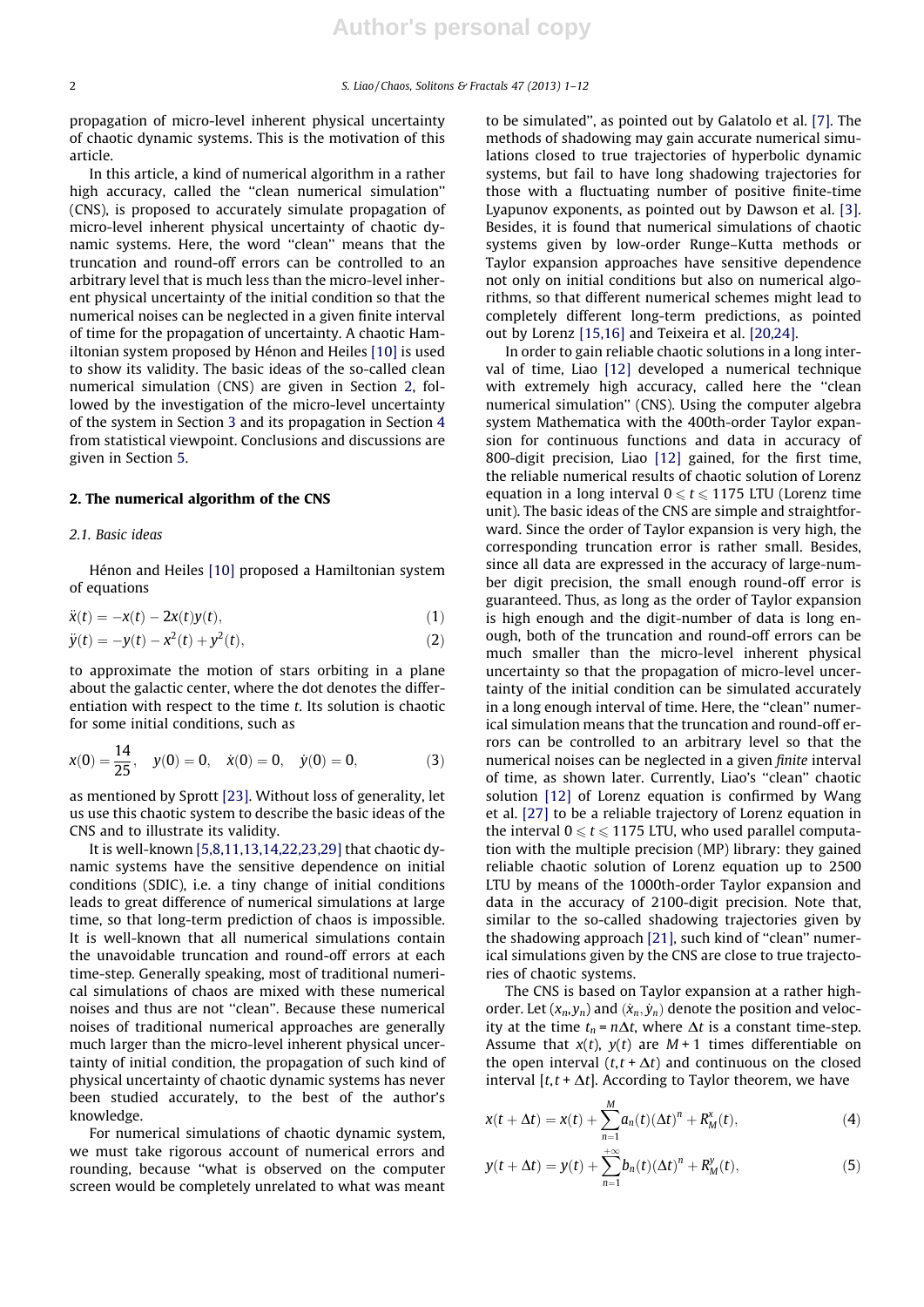S. Liao/Chaos, Solitons & Fractals 47 (2013) 1-12 3

where

$$
a_n(t) = \frac{1}{n!} \frac{d^n x(t)}{dt^n} = \frac{x^{(n)}(t)}{n!}, \quad b_n(t) = \frac{1}{n!} \frac{d^n y(t)}{dt^n} = \frac{y^{(n)}(t)}{n!} \quad (6)
$$

and

$$
R_M^x(t) = a_{M+1}(\xi_1)(\Delta t)^{M+1}, \quad t \le \xi_1 \le t + \Delta t,
$$
 (7)

$$
R_M^y(t) = b_{M+1}(\xi_2)(\Delta t)^{M+1}, \quad t \le \xi_2 \le t + \Delta t,
$$
 (8)

are remainders of  $x(t)$  and  $y(t)$ , respectively. Assuming that

$$
|a_{M+1}(t)| < \mu, \quad |b_{M+1}(t)| < \mu, \quad t > 0,
$$
 (9)

it holds obviously

$$
|R_M^x(t)| < \mu(\Delta t)^{M+1}, \quad |R_M^y(t)| < \mu(\Delta t)^{M+1}.
$$
 (10)

Thus, we have the following theorem

**Theorem of truncation error** If  $x(t)$ ,  $y(t)$  are  $M + 1$  times differentiable on the open interval  $(t, t + \Delta t)$  and continuous on the closed interval  $[t, t + \Delta t]$ , and besides if  $|x^{(M+1)}(t)|/(M+1)! < \mu$  and  $|y^{(M+1)}(t)|/(M+1)! < \mu$  for  $t > 0$ , where  $\mu$  > 0 is a constant, then the Taylor expansion

$$
x(t + \Delta t) \approx x(t) + \sum_{n=1}^{M} a_n (\Delta t)^n,
$$
\n(11)

$$
y(t + \Delta t) \approx y(t) + \sum_{n=1}^{+\infty} b_n (\Delta t)^n,
$$
\n(12)

have the truncation errors less than  $\mu(\Delta t)^{M+1}.$ 

The round-off error is determined by the accuracy of data. To avoid large round-off error, all data are expressed in high accuracy of long-digit precision. For example, one can use data in accuracy of 2M-digit precision, where M is the order of Taylor expansions (11) and (12). Thus, for large enough M, the round-off error are rather small. For example, in case of  $M = 70$ , all data are expressed in accuracy of 140-digit precision so that the corresponding round-off error is in the level of  $10^{-140}$ . Such kind of high precision data can be gained easily by means of computer algebra system like Mathematica and Maple, or the multiple precision (MP) library for FORTRAN and C. Obviously, the larger the value of M, the smaller the truncation and the round-off errors. In this meaning, we can control the truncation and round-off errors to a required level.

The coefficients  $a_n$  and  $b_n$  can be calculated in a recursive way. Assume that  $a_0 = x_n$ ,  $b_0 = y_n$ ,  $a_1 = \dot{x}_n$ ,  $b_1 = \dot{y}_n$  are known. Substituting the Taylor expansions (11) and (12) into the original governing Eqs. (1) and (2) of the Hénon and Heiles system [10] and equaling the like power of  $\Delta t = t - t_n$ , we have the recursion formula

$$
a_{n+2} = -\frac{a_n + 2\sum_{k=0}^n a_k b_{n-k}}{(n+1)(n+2)},
$$
\n(13)

$$
b_{n+2} = -\frac{b_n + \sum_{k=0}^n (a_k a_{n-k} - b_k b_{n-k})}{(n+1)(n+2)}
$$
(14)

for  $n \geq 0$ . Then, we have the Mth-order Taylor approximation

$$
x_{n+1} \approx \sum_{k=0}^{M} a_k (\Delta t)^k, \quad y_{n+1} \approx \sum_{k=0}^{M} b_k (\Delta t)^k
$$
 (15)

and

$$
\dot{x}_{n+1} \approx \sum_{k=0}^{M-1} (k+1) a_{k+1} (\Delta t)^k, \tag{16}
$$

$$
\dot{y}_{n+1} \approx \sum_{k=0}^{M-1} (k+1) b_{k+1} (\Delta t)^k \tag{17}
$$

at the time  $t_{n+1} = (n+1)\Delta t$ . Besides, all data are expressed here in the accuracy of 2M-digit precision (we use the computer algebra system Mathematica). In this way, one gains rather accurate numerical simulations of  $x(t)$  and  $y(t)$  step by step in a finite interval of time, with extremely small truncation and round-off errors at each time-step, as verified below.

For short time, both of the truncation and round-off errors are so small that the numerical results are often close to the true trajectory. This is the reason why most of numerical results of chaotic systems given by different approaches match well in a short time from the beginning. It is widely believed by the scientific community that such kind of numerical results of chaos in a short time is reliable. However, due to the sensitivity on initial conditions of chaotic dynamic system, the truncation and round-off errors are amplified quickly so that the numerical results depart greatly from the true trajectory after a critical time  $T_c$ . Here,  $T_c$  denotes such a maximum time that numerical results gained by means of different numerical approaches (for example, with different M and  $\Delta t$  of the CNS) are close to the true trajectory of chaotic solution in the interval  $0 \le t \le T_c$ . In other words, the numerical results are "clean", i.e. without observable influence by the roundoff and truncation errors, and thus is reliable in the finite interval  $t \in [0,T_c]$ . Here, the so-called critical predictable time  $T_c$  is similar to the so-called shadowing time for the shadowing approach [3,21]. Mathematically, let  $u_1(t)$  and  $u_2(t)$  denote two time-series given by different numerical approaches. The so-called "critical time"  $T_c$  is determined by the criteria of decoupling

$$
\left|1-\frac{u_1}{u_2}\right| > \delta, \quad \dot{u}_1\dot{u}_2 < -\epsilon, \text{ at } t = T_c,
$$
\n(18)

where  $\epsilon > 0$  and  $\delta > 0$  are two small constants ( $\epsilon = 1$  and  $\delta$  = 5% are used in this article). In this paper, the critical time  $T_c$  is determined by the CNS approach, i.e. the values of M,  $\Delta t$  and the accuracy of data. Obviously, the larger M, the smaller  $\Delta t$  and the higher accuracy of data, the longer time interval  $[0, T_c]$  in which the numerical results match well with the true trajectory. For given reasonable  $\Delta t$  and high accuracy of data, the larger the value of M, the larger  $T_c$ . So,  $T_c$  for given M is determined by comparing the corresponding CNS result with that obtained by means of a larger value of M with the same initial condition, the same  $\Delta t$  and the same accuracy of data.

The key step of the CNS is to provide a good estimation of the critical time  $T_c$ , which is an important characteristic length-scale of time for the CNS. Without loss of generality, we use in this article the Mth-order Taylor expansions (11) and (12) with  $\Delta t = 1/10$  and the data in accuracy of (2*M*)digit precision. Comparing different CNS results given by different M, we gain the different values of  $T_c$  for different M by means of the criteria (18). Then, by means of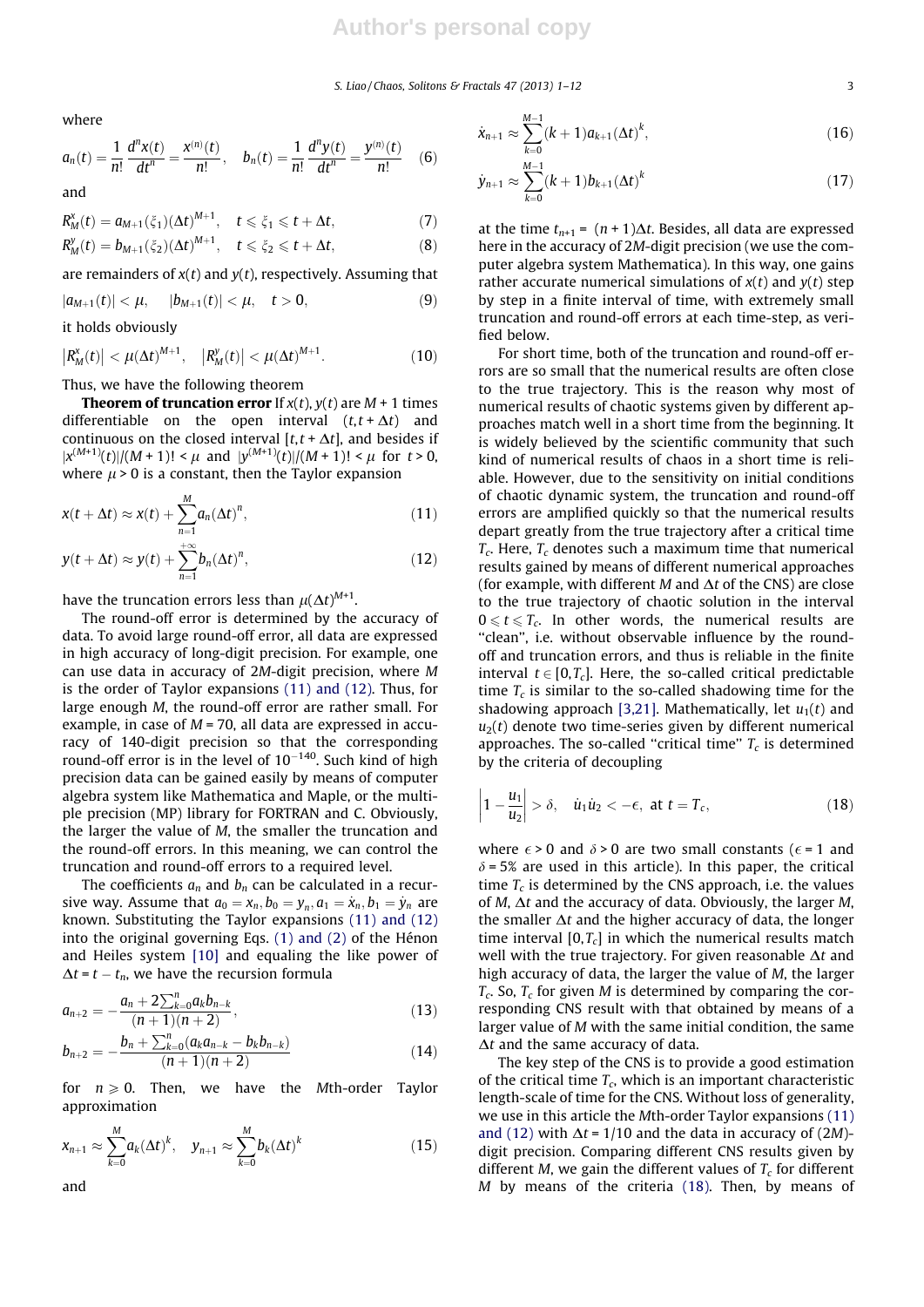regression analysis, it is found that  $T_c$  can be approximately expressed by

$$
T_c \approx 32(1+M). \tag{19}
$$

For details of how to gain the above estimation of  $T_c$ , please refer to Liao [12]. Seriously speaking, given two time series  $u_1(t)$  and  $u_2(t)$ , different small values of  $\epsilon$  and $\delta$  might give a little different value of  $T_c$ . However, it is found that the estimation expression of  $T_c$  is not sensitive to the values of  $\epsilon$  and  $\delta$ , mainly because chaotic systems are sensitive to numerical noises. Thus, (19) provides us a good estimation of the critical time  $T_c$ . For the sake of guarantee, it is better to choose a little larger value of M than that estimated by (19) in practice. For example, in order to gain reliable chaotic solution of the Hénon and Heiles system [10] in the interval  $0 \le t \le 2000$ , say,  $T_c = 2000$ , we use the 70th-order<sup>1</sup> Taylor expansion (with  $\Delta t = 1/10$ ) and the data in accuracy of 140-digit precision. It should be mentioned here that (19) is consistent with the conclusion about methods of shadowing [21]: the shadowing time have power law dependencies on the level of numerical noise.

Thus, given an arbitrary value of  $T_c$ , we can always calculate such a corresponding order M of Taylor expansions that the corresponding CNS result is reliable in the interval  $t \in [0,T_c]$ , as verified below. In other words, given the critical time  $T_c$ , the choice of the time-step  $\Delta t$  and the order M of Taylor expansion for reliable trajectories in  $t \in [0,T_c]$  is under control. In this meanings, the CNS approach can be regarded as a ''rigorous'' one.

#### 2.2. Validity of numerical simulations

As mentioned before, the larger the order M of Taylor expansion and the more accurate the data, the better the corresponding CNS results of chaotic system (1) and (2). The CNS results at  $t = 500$ , 1000, 1500 and 2000 given by  $M = 70$  in case of the initial condition (3) are listed in Table 1.

Is it a reliable trajectory of the chaotic system (1)–(3) in the interval  $0 \le t \le 2000$ ? To verify its validity, we repeated computations by means of  $\Delta t = 1/10$  and  $M = 100$ , 150, 200, 300, 500, respectively, and found that all of them give exactly the same trajectory in the interval  $0 \le t \le 2000$ , as listed in Table 1. Besides, even using a smaller time-setp  $\Delta t = 1/20$  and  $\Delta t = 1/100$  of the chaotic system  $(1)$ – $(3)$ , we always gain the exactly same trajectory in the finite interval  $0 \le t \le 2000$  by means of  $M = 100$ , 150, 200, 300 and 500, respectively. All of these indicate that the CNS approach indeed provide us a reliable trajectory of the chaotic system (1) and (2) under the initial condition (3) in the *finite* interval  $0 \le t \le 2000$ .

To verify the CNS results, let us further consider the level of truncation and round-off errors. In case of  $M = 70$  and  $\Delta$  t = 1/10, the round-off error is in the level of 10<sup>-140</sup>. The corresponding truncation error of the CNS approach can be roughly estimated in the following way. According to our

#### Table 1

Reliable numerical results of Hénon and Heiles' chaotic system (1)–(3) given by  $M = 70$  and  $\Delta t = 1/10$  with data in accuracy of 140-digit precision.

|      | x(t)          | y(t)          |
|------|---------------|---------------|
| 500  | 0.19861766    | $-0.23842431$ |
| 1000 | $-0.04915404$ | $-0.31971648$ |
| 1100 | $-0.48949729$ | $-0.04052161$ |
| 1200 | $-0.04886847$ | 0.77797491    |
| 1300 | 0.03097135    | 0.32401254    |
| 1500 | 0.03489977    | 0.43408169    |
| 2000 | 0.44371428    | $-0.30558921$ |

Table 2

Estimated level of the truncation and round-off errors of the CNS results of the chaotic system (1)–(3) in case of  $\Delta t = 1/10$ .

| М   | Constant $\mu$ for (9) | Truncation error | Round-off error |
|-----|------------------------|------------------|-----------------|
| 70  | $10^{-29}$             | $10^{-100}$      | $10^{-140}$     |
| 100 | $10^{-44}$             | $10^{-145}$      | $10^{-200}$     |
| 150 | $10^{-68}$             | $10^{-219}$      | $10^{-300}$     |
| 200 | $10^{-93}$             | $10^{-294}$      | $10^{-400}$     |
| 300 | $10^{-143}$            | $10^{-444}$      | $10^{-600}$     |
| 500 | $10^{-243}$            | $10^{-744}$      | $10^{-1000}$    |

CNS results, the maximum values of  $|a_{70}|$  and  $|b_{70}|$  are  $6.1 \times 10^{-34}$  and  $6.7 \times 10^{-34}$ , respectively. Since two divergent series decouple quickly due to the sensitive dependence on numerical noises, the Taylor series should be convergent in the interval  $t \in [0, T_c]$ , i.e.

$$
\frac{|a_{71}|\Delta t}{|a_{70}|}<1, \quad \frac{|b_{71}|\Delta t}{|b_{70}|}<1.
$$

Thus, we have the estimation

$$
|a_{71}| < |a_{70}|/\Delta t < 6.1 \times 10^{-33}, \quad |b_{71}| < |b_{70}|/\Delta t < 6.7 \times 10^{-33}.
$$

Although there exist some uncertainty in the above deduction, we have many reasons to assume that $2$ 

$$
|a_{71}|<10^{-29}, \quad |b_{71}|<10^{-29}, \tag{20}
$$

i.e.  $\mu$  = 10<sup>-29</sup>. Then, according to (10), the truncation errors should be less than  $10^{-100}$ , which is rather small. Similarly, the truncation errors in case of  $\Delta t = 1/10$  and  $M = 100$ , 150, 200, 300 and 500 are less than  $10^{-145}$ ,  $10^{-219}$ ,  $10^{-294}$ ,  $10^{-444}$  and  $10^{-744}$ , respectively, as shown in Table 2.

Similarly, in case of  $M = 70$  and  $\Delta t = 1/20$ , the maximum CNS results of  $|a_{70}|$  and  $|b_{70}|$  are  $6.1 \times 10^{-34}$  and  $6.9 \times 10^{-34}$ , respectively, so that the two inequalities in (20) still hold, say, we have the same constant $\mu$  = 10<sup>-29</sup> for (9) to be valid, although the smaller time step  $\Delta t$  is used. It is found that, in case of  $M = 70$  with much smaller time-step  $\Delta t = 1/100$ , the corresponding maximum CNS values of  $|a_{70}|$  and  $|b_{70}|$  are  $6.2 \times 10^{-34}$  and  $7.1 \times 10^{-34}$ , which are very close to those found in case of  $M = 70$  with  $\Delta t = 1/10$  and  $\Delta t = 1/20$ , so that we still have the same constant  $\mu$  = 10<sup>-29</sup> for (9) to be valid! In fact, according to our

<sup>&</sup>lt;sup>1</sup> The estimation formula (19) gives  $M \approx 62$  for  $T_c = 2000$ . Considering that (19) is an estimation formula for the chaotic Hamiltonian Hénon-Heiles system, we choose  $M = 70$  so as to ensure that the CNS results are indeed reliable trajectories in the interval  $0 \le t \le 2000$ .

 $2$  Here, we multiply the values at the right-hand side of the above expressions by  $10^4$  and replace the number 6.1 and 6.9 by 1.0 for the sake of simplicity.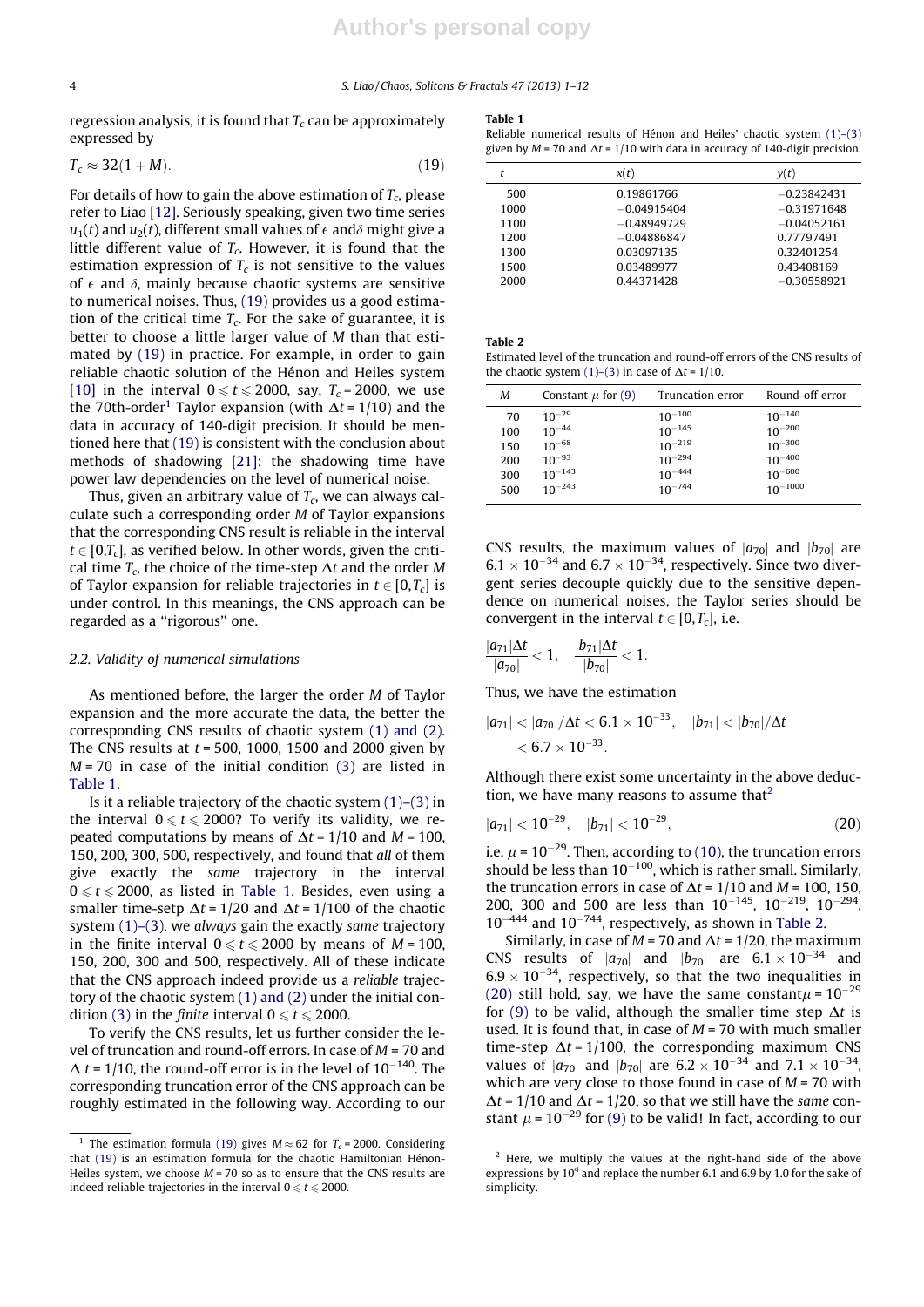numerical simulations based on the CNS approach, it is found that, for the same M but different time-step  $\Delta t \leq 1/10$ , the two inequalities in (9) indeed hold with the same constant  $\mu$ , as shown in Tables 2–4. All of these verify the validation of (9) and therefore the correction of our estimation for the truncation errors.

Note that, the larger the order M of Taylor expansion and the smaller the time-step  $\Delta t$ , the smaller the truncation and round-off errors, as shown in Tables 2–4. Especially, in case of  $M = 500$  and  $\Delta t = 1/100$ , the corresponding truncation error is in the level of  $10^{-1244}$ and the round-off error is in the level of  $10^{-1000}$ , respectively, which are much smaller than those given by  $M = 70$  and  $\Delta t = 1/10$ , so that we have many reasons to believe that the numerical result given by  $M = 500$  and  $\Delta t$  = 1/100 is much closer to the true trajectory of chaotic system (1) and (2) under the given initial condition (3). However, it should be emphasized that all of our CNS results given by  $M \ge 70$  and  $\Delta t \le 1/10$  are the same as those listed in Table 1. In other words, the CNS provides us the chaotic results that are independent of not only the order M of Taylor expansion but also the time-step  $\Delta t$  and the data precision. This guarantees that our CNS results given by means of 70th-order Taylor expansion and data in accuracy of 140-digit precision are indeed a true, reliable trajectory of the chaotic dynamic system (1) and (2) with the initial condition (3), at least in the interval  $t \in [0,2000]$ .

According to Tables 2–4, the truncation and round-off error of the CNS approach can be decreased to the level of  $10^{-1244}$  and  $10^{-1000}$  (by means of  $\Delta t = 1/100$  and  $M = 500$ ), respectively. Thus, theoretically speaking, the truncation and round-off error of the CNS approach can be reduced to a required level. Besides, the CNS results given by  $\Delta t = 1/10$  and  $M = 70$  agree well (in the accuracy of 8-digit precision) with all of the CNS results by the larger  $M \ge 70$  and/or the smaller time-step  $\Delta t \le 1/10$ . All of these indicate that the CNS results give the reliable

Table 3

Estimated level of the truncation and round-off errors of the CNS results of the chaotic system  $(1)$ – $(3)$  in case of  $\Delta t$  = 1/20.

| м   | Constant $\mu$ for (9) | Truncation error | Round-off error |
|-----|------------------------|------------------|-----------------|
| 70  | $10^{-29}$             | $10^{-122}$      | $10^{-140}$     |
| 100 | $10^{-44}$             | $10^{-176}$      | $10^{-200}$     |
| 150 | $10^{-68}$             | $10^{-265}$      | $10^{-300}$     |
| 200 | $10^{-93}$             | $10^{-355}$      | $10^{-400}$     |
| 300 | $10^{-143}$            | $10^{-535}$      | $10^{-600}$     |
| 500 | $10^{-243}$            | $10^{-895}$      | $10^{-1000}$    |
|     |                        |                  |                 |

#### Table 4

Estimated level of the truncation and round-off errors of the CNS results of the chaotic system  $(1)$ – $(3)$  in case of  $\Delta t = 1/100$ .

| м   | Constant $\mu$ for (9) | Truncation error | Round-off error |
|-----|------------------------|------------------|-----------------|
| 70  | $10^{-29}$             | $10^{-170}$      | $10^{-140}$     |
| 100 | $10^{-44}$             | $10^{-245}$      | $10^{-200}$     |
| 150 | $10^{-68}$             | $10^{-369}$      | $10^{-300}$     |
| 200 | $10^{-93}$             | $10^{-494}$      | $10^{-400}$     |
| 300 | $10^{-143}$            | $10^{-744}$      | $10^{-600}$     |
| 500 | $10^{-243}$            | $10^{-1244}$     | $10^{-1000}$    |

#### Table 5

Reliable numerical results of Hénon and Heiles' chaotic system (1) and (2) under a different initial condition (21) given by  $M = 70$  and  $\Delta t = 1/10$  with data in accuracy of 140-digit precision.

|      |      | x(t)          | y(t)          |
|------|------|---------------|---------------|
|      | 500  | 0.19861766    | $-0.23842431$ |
|      | 1000 | $-0.04915404$ | $-0.31971648$ |
|      | 1100 | $-0.48949729$ | $-0.04052161$ |
|      | 1200 | $-0.04886067$ | 0.77797896    |
|      | 1300 | 0.42344110    | $-0.24151441$ |
|      | 1500 | $-0.17190612$ | $-0.21349514$ |
| 2000 |      | 0.03364286    | 0.17136302    |
|      |      |               |               |

trajectories of the chaotic system, and the CNS is a rigorous approach.

In addition, to show the sensitive dependence on initial condition, let us consider a different initial condition

$$
x(0) = \frac{14}{25}, \quad y(0) = 10^{-60}, \quad \dot{x}(0) = 0, \quad \dot{y}(0) = 0 \tag{21}
$$

with a rather tiny difference of  $y(0)$ , i.e.  $y(0) = 10^{-60}$ , from the previous initial condition (3). The corresponding CNS results given by  $\Delta t = 1/10$ ,  $M = 70$  and data in accuracy of 140-digit precision are listed in Table 5. To verify that it is a reliable trajectory of the chaotic system 1, 2 and 21 in the interval  $0 \le t \le 2000$ , we repeat the CNS approach by means of  $\Delta t = 1/10$ , 1/20 and  $M = 100$ , 150, 200, 300, 500, respectively, and always obtain the exactly same results in the interval  $t \in [0,2000]$  as those listed in Table 5. Thus, the CNS approach indeed provides the true trajectory of the chaotic dynamic system (1), (2) and (21) in the restricted interval  $0 \le t \le 2000$ . Note that, the initial condition (21) with  $y(0) = 10^{-60}$  has a very tiny difference from (3) with  $y(0) = 0$ . According to Tables 1 and 5, the two reliable (or shadowing) trajectories corresponding respectively to the different initial conditions (3) and (21), match well each other in the interval  $0 \le t \le 1100$ . Even at  $t = 1200$ , they still match in accuracy of 5-digit precision. However, due to the sensitive dependance on initial condition, the two reliable (or shadowing) trajectories completely depart from each other thereafter, although their initial conditions have only a tiny difference in the micro-level  $10^{-60}$ .

All of these indicate that the CNS results given by  $\Delta t$  = 1/10, M = 70 and data in the accuracy of 140-digit precision are indeed reliable in the interval  $t \in [0,2000]$ . In other words, the CNS results given by  $M = 70$  and  $\Delta t = 1/10$ can be regarded as a kind of ''shadowing trajectory'' of the chaotic system, as mentioned by Dawson et al. [3], but in a restricted interval  $0 \le t \le 2000$ .

It should be emphasized that the difference  $10^{-60}$  is indeed rather small, which is however much larger than the truncation error in the level of  $10^{-100}$  and the round-off error in the level of  $10^{-140}$  of the CNS approach. Due to this reason, the CNS provides us a tool to accurately investigate the propagation of the micro-level inherent physical uncertainty of chaotic Hénon–Heiles system, which is at the level of  $10^{-60}$  that is much larger than the numerical noises of the CNS, as shown below.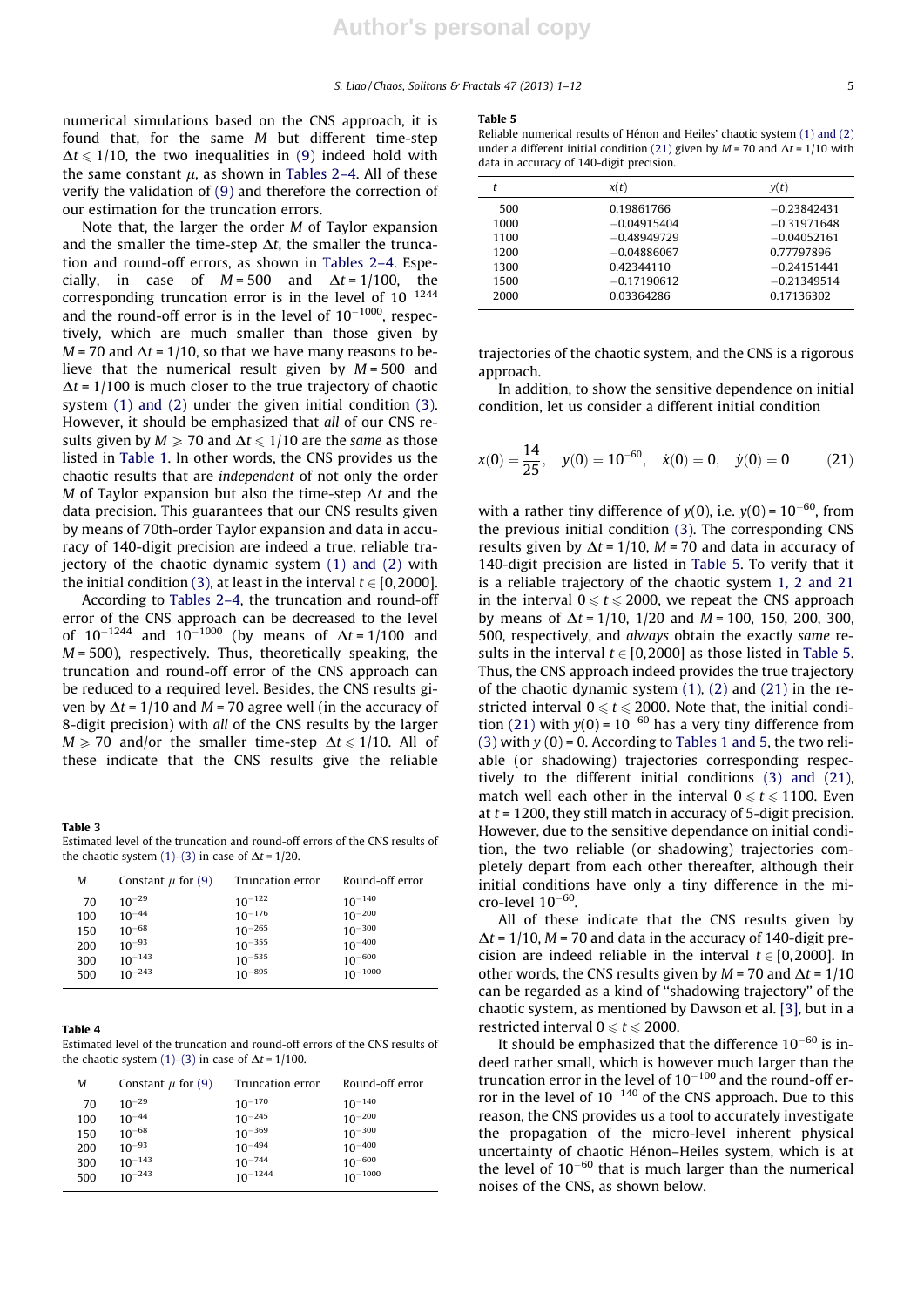6 S. Liao / Chaos, Solitons & Fractals 47 (2013) 1–12

## 3. The micro-level physical uncertainty

Many, although not all, mathematical models have clear physical background. A good model for physical problems often remains the fundamental properties and provides us a way to investigate and predict some of related physical phenomenon. For example, the law of Newtonian gravitation can describe and predict the motion of the moon or a satellite accurately. Besides, many CFD (computational fluid dynamics) software based on mathematical models can predict the flows about a ship and an airplane in an acceptable accuracy. So, many of mathematical models reveal physical truths of the related phenomenon.

Eqs. (1) and (2) provide us a model for the motion of a star orbiting in a plane about the galactic center, which has very clear physical background. In general, a good mathematical model should remain the key physical characteristics of the corresponding natural phenomena. Since the Hénon–Heiles system has been widely accepted by scientific community, we have many reasons to believe that (1) and (2) as a mathematical model process the fundamental physical characteristics of the motion of a star orbiting in a plane about the galactic center.

The kinetic status of a star is determined by its position and velocity. In the frame of Newtonian gravity law, it is believed that the kinetic status of a star is inherently exact and the uncertainty of position and velocity come from the imperfect measure equipments which provide limited knowledge. However, according to de Broglie [4], this traditional idea is wrong: the position of a star contains inherent uncertainty. Besides, the quantum fluctuation might influence the existence of the so-called ''objective randomness'', which is independent of any experimental accuracy of the observations or limited knowledge of initial conditions, as suggested by Consoli et al. [2]. Furthermore, ''all the sources of complexity examined so far are actually channels for the amplification of naturally occurring randomness in the physical world'', as suggested by Allegrini et al. [1].

It is a common belief of the scientific community that the microscopic phenomenon are essentially uncertain and random. To show this point, let us consider some typical length scales of microscopic phenomenon widely used in modern physics. For example, Bohr radius

$$
r = \frac{h^2}{m_e e^2} \approx 5.2917720859(36) \times 10^{-11} \text{ (m)}
$$

is the approximate size of a hydrogen atom, where h is a reduced Planck's constant,  $m_e$  is the electron mass, and e is the elementary charge, respectively. Besides, Compton wavelength  $L_c = \hbar/(mc)$  is a quantum mechanical property of a particle, i.e. the wavelength of a photon whose energy is the same as the rest-mass energy of the particle, where  $m$  is the rest-mass of the particle and  $c$  is the speed of light. It is the length scale at which quantum field theory becomes important. The value for the Compton wavelength of the electron is

$$
L_c \approx 2.4263102175(33) \times 10^{-12} \text{ (m)}.
$$

In addition, the Planck length

$$
l_P = \sqrt{\frac{\hbar G}{c^3}} \approx 1.616252(81) \times 10^{-35} \text{ (m)}\tag{22}
$$

is the length scale at which quantum mechanics, gravity and relativity  $[6]$  all interact very strongly, where c is the speed of light in a vacuum, G is the gravitational constant, and  $\hbar$  is the reduced Planck constant. Especially, according to the string theory [19], the Planck length is the order of magnitude of the oscillating strings that form elementary particles, and shorter length do not make physical senses. Besides, in some forms of quantum gravity, it becomes impossible to determine the difference between two locations less than one Planck length apart. Therefore, in the accuracy of the Planck length level, the position of a star is inherently uncertain, so is its velocity. Note that this kind of microscopic physical uncertainty is inherent and has nothing to do with the Heisenberg uncertainty principle [9] and the ability of human being.

On the other hand, according to de Broglie [4], any a body has the so-called wave-particle duality, and the length of the so-called de Broglie wave is given by

$$
\lambda = \frac{h}{mv} \sqrt{1 - \left(\frac{v}{c}\right)^2},\tag{23}
$$

where  $m$  is the rest mass,  $\nu$  denotes the velocity of the body,  $c$  is the speed of light,  $h$  is the Planck's constant, respectively. Note that, the de Broglie's wave of a body has non-zero amplitude, meaning that the position is uncertain: it could be almost anywhere along the wave packet. Thus, according to the de Broglie's wave-particle duality, the position of a star is inherent uncertain, too.

Therefore, it is reasonable for us to assume that the micro-level inherent fluctuation of position of a star shorter than the Planck length  $l_p$  is essentially uncertain and/or random.

To gain the dimensionless Planck length  $l_p$ , we use the dimeter of Milky Way Galaxy as the characteristic length, say,  $d_M \approx 10^5$  (light year)  $\approx 9 \times 10^{20}$  (m). Obviously,  $l_p/d_M$   $\approx$  1.8  $\times$  10<sup>–56</sup> is a rather small dimensionless number. As mentioned above, two (dimensionless) positions shorter than 10<sup>-56</sup> do not make physical senses. Thus, it is reasonable to assume the existence of the inherent uncertainty of the dimensionless position and velocity of a star in the normal distribution with zero mean and the micro-level standard deviation 10<sup>-60</sup>. Strictly speaking, such kind of microlevel inherent physical uncertainty should be added to the observed values  $(x_0, y_0, u_0, v_0)$  of the initial conditions, especially for chaotic dynamic systems whose solutions are rather sensitive to initial conditions.

Therefore, strictly speaking, the initial condition should be expressed as follows

$$
x(0) = x_0 + \tilde{x}_0, \quad y(0) = y_0 + \tilde{y}_0, \quad \dot{x}(0) = u_0 + \tilde{u}_0, \quad \dot{y}(0) = v_0 + \tilde{v}_0,
$$

where  $x_0$ ,  $y_0$ ,  $u_0$ ,  $v_0$  are observed values of the initial position and velocity of a star orbiting in a plane about the galactic center, and  $\tilde{x}_0, \tilde{y}_0, \tilde{u}_0, \tilde{\nu}_0$  are the corresponding micro-level inherent uncertain ones, respectively. Assume that  $(x_0, y_0, u_0, v_0)$  is exactly given and the inherent uncertain term  $(\tilde{x}_0, \tilde{y}_0, \tilde{u}_0, \tilde{v}_0)$  is in the normal distribution with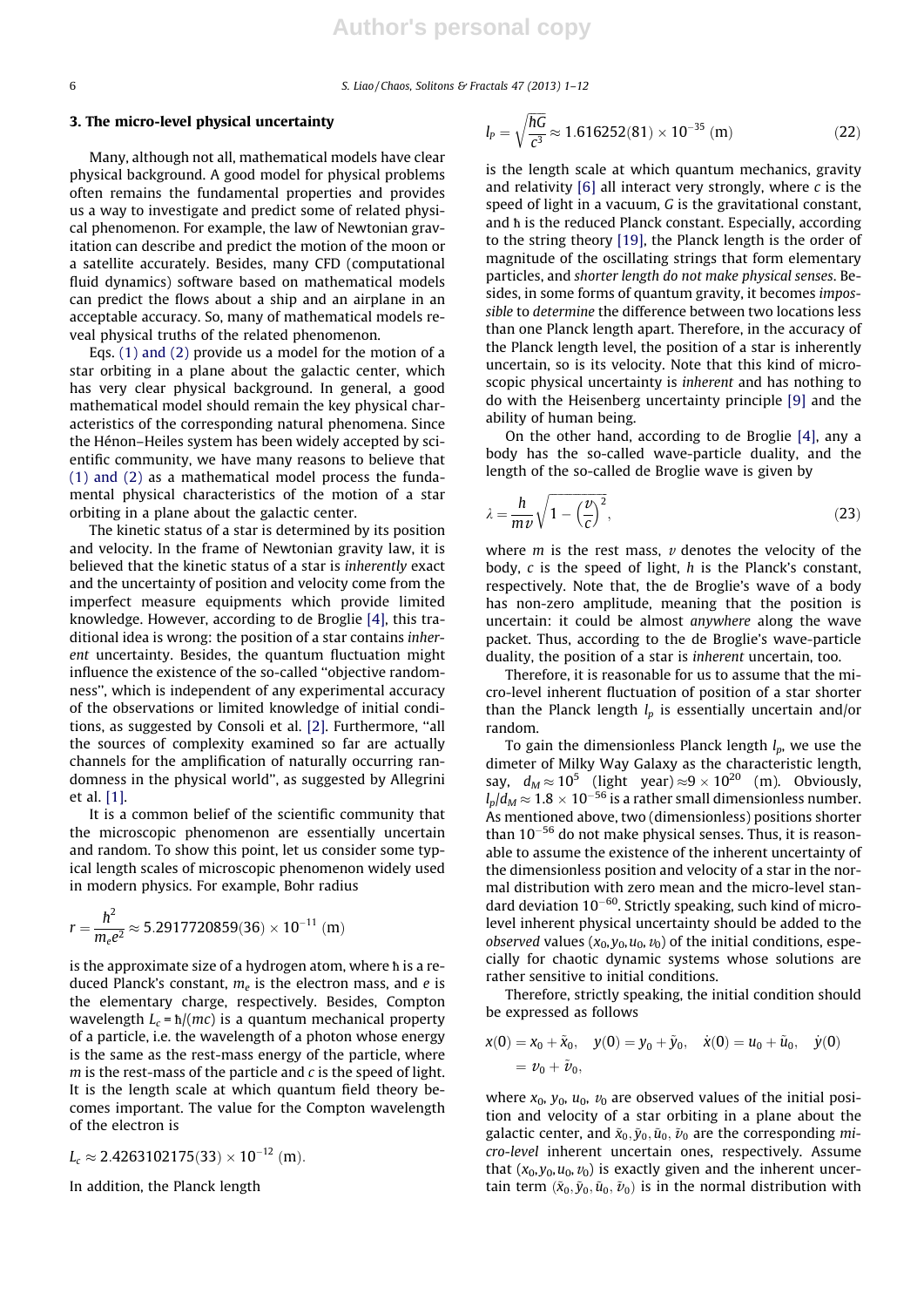zero mean and a micro-level deviation  $\sigma$  = 10<sup>–60</sup>. The reasons for the above assumptions are described above.

Compared to the scale of the initial data  $x_0 = 14/25$ , the deviation 10<sup>–60</sup> is indeed rather small. However, by means of the CNS approach with the 70th-order Taylor expansion and the MP data in accuracy of 140-digit precision, the propagation of such kind of micro-level uncertainty can be accurately studied, because the corresponding truncation error (in the level of  $10^{-100}$ ) and round-off error (in the level of  $10^{-140}$ ) of the CNS approach is much smaller than the micro-level uncertainty (in the level of  $10^{-60}$ ), as verified in Section 2.

### 4. Statistic property of chaos

Without loss of generality, let us consider the case of the observed values

$$
x_0 = \frac{14}{25}
$$
,  $y_0 = 0$ ,  $u_0 = 0$ ,  $v_0 = 0$ 

of the initial conditions, corresponding to a chaotic motion [22]. The so-called *observed* values can be regarded as the mean of measured data. Let

$$
\langle x(t) \rangle = \frac{1}{N} \sum_{i=1}^{N} x_i(t), \quad \sigma_x(t) = \sqrt{\frac{1}{N-1} \sum_{i=1}^{N} [x_i(t) - \langle x(t) \rangle]^2}
$$

denote the sample mean and unbiased estimate of standard deviation of  $x(t)$ , respectively, where  $N = 10<sup>4</sup>$  is the number of total samples,  $x_i(t)$  is the *i*th sample given by the CNS using  $\Delta t = 1/10$ ,  $M = 70$  with the MP data in accuracy of 140-digit precision, and a tiny random term  $(\tilde{x}_0, \tilde{y}_0, \tilde{u}_0, \tilde{v}_0)$  with the micro-level deviation  $\sigma = 10^{-60}$  in the initial condition.

According to Section 2, all of these  $10<sup>4</sup>$  trajectories given by the CNS approach are reliable in the interval  $t \in [0,2000]$ . The standard deviations  $\sigma_x(t)$  and  $\sigma_y(t)$  of



**Fig. 1.** The standard deviation  $\sigma_x$  of x in case of  $x_0 = 14/25$ ,  $y_0 = 0$ ,  $u_0 = 0$ ,  $v_0 = 0$  and the uncertain term  $(\tilde{x}_0, \tilde{y}_0, \tilde{u}_0, \tilde{v}_0)$  in the normal distribution with zero mean and a micro-level deviation  $\sigma$  = 10<sup>-60</sup>.



Fig. 2. The standard deviation  $\sigma_v$  of y in case of  $x_0 = 14/25$ ,  $y_0 = 0$ ,  $u_0 = 0$ ,  $v_0 = 0$  and the uncertain term  $(\tilde{x}_0, \tilde{y}_0, \tilde{u}_0, \tilde{v}_0)$  in the normal distribution with zero mean and a micro-level deviation  $\sigma = 10^{-60}$ .

 $x(t)$ ,  $y(t)$  are as shown in Figs. 1 and 2, respectively. Note that there exists an interval  $0 \le t \le T_d$  with  $T_d \approx 1000$ , in which  $\sigma_x(t)$  and  $\sigma_y(t)$  are in the level of 10<sup>-14</sup> so that one can accurately predict the position  $(x, y)$  of a star, even if the corresponding motion is chaotic and the initial condition contains uncertainty. Similarly, the velocity of the star can be also precisely predicted in  $0 \le t \le T_d$ , as shown in Fig. 3 for the standard deviation  $\sigma_u(t)$  of  $\dot{x}(t)$ . Thus, when  $0 \le t \le T_d$ , the behavior of the chaotic system looks like "deterministic" and "predictable", even from the statistic viewpoint. When  $t > T_d$ , the standard deviations of the position and velocity begin to increase rapidly, and thus the system becomes random obviously: the position  $(x,y)$  and velocity  $(\dot{x}, \dot{y})$  of the star are strongly dependent upon their



Fig. 3. The standard deviation  $\sigma_u$  of x in case of  $x_0 = 14/25$ ,  $y_0 = 0$ ,  $u_0 = 0$ ,  $v_0 = 0$  and the uncertain term  $(\tilde{x}_0, \tilde{y}_0, \tilde{u}_0, \tilde{v}_0)$  in the normal distribution with zero mean and a micro-level deviation  $\sigma = 10^{-60}$ .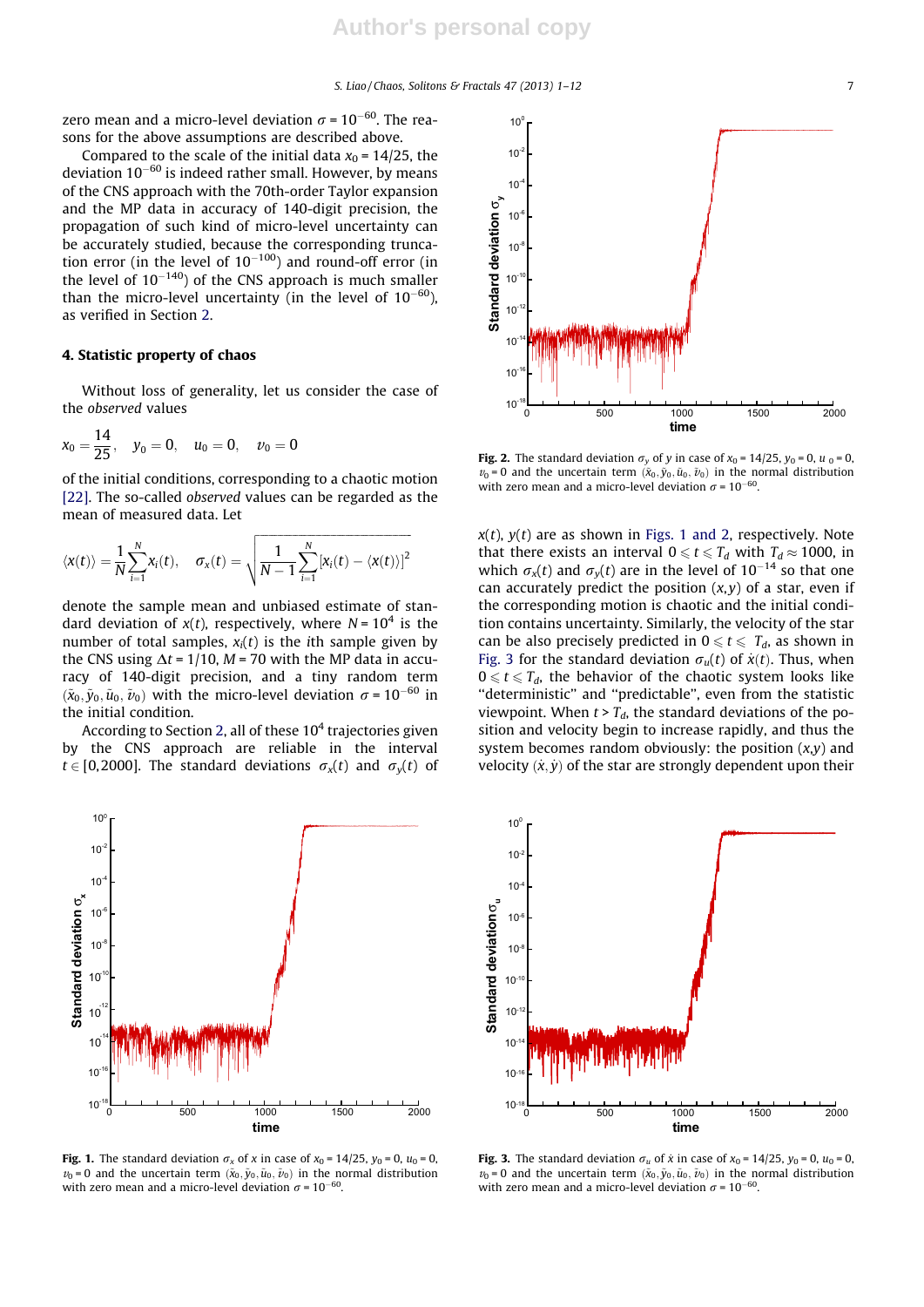

Fig. 4. The CDF of  $x'$ , compared to the normal distribution (dashed line) with zero mean and the standard deviation of  $x<sup>'</sup>$  at  $t = 2000$ . Solid line: CDF of  $x'$  at  $t = 1500$ ; symbols: CDF of  $x'$  at  $t = 2000$ .

micro-level inherent physical uncertainty  $(\tilde{x}_0, \tilde{y}_0, \tilde{u}_0, \tilde{v}_0)$  of the initial condition. In other words, due to the SDIC of chaos, the unobservable micro-level inherent uncertainty of the position and velocity of a star transfers into the macroscopic randomness of the motion. This suggests that chaos might be a bridge from the micro-level uncertainty to macroscopic randomness! Therefore, the micro-level inherent uncertainty of the position and velocity might be an origin of the macroscopic randomness of motion of stars in our universe. Possibly, this might provide us a new, physical explanation and understanding for the SDIC of chaos. For this reason, each ''big bang'' [18] will create a completely different universe!

Besides, it is found that the standard deviations of the position and velocity become almost stationary when  $t > T_s$ , where  $T_s \approx 1300$ , as shown in Figs. 1–3. Thus, when  $T_d < t < T_s$ , the system is in the transition process from the ''deterministic'' behavior to the stationary randomness. It is interesting that the stationary standard deviations of  $x(t)$  and  $y(t)$  are about 1/3, and their stationary means  $\langle x \rangle$ and  $\langle y \rangle$  are close to zero. It means that, due to SDIC of chaos and the micro-level inherent uncertainty of position and velocity, a star orbiting in a plane about the galactic center could be almost everywhere in the galaxy at a given time  $t > T_s$ .

Write the fluctuations  $x'(t) = x - \langle x \rangle$  and  $y'(t) = y - \langle y \rangle$ . The stationary cumulative distribution functions (CDF) of  $x'$ ,  $y'$  are almost independent of time, as shown in Figs. 4 and 5. Besides, the stationary CDF of the fluctuation  $x'$  is rather close to the normal distribution with zero mean and the standard deviation of  $x'$ , as shown in Fig. 4. But, the stationary CDF of the fluctuation  $y'$  is obviously different from the normal distribution, as shown in Fig. 5.

Similarly, we investigate the influence of the observed values  $(x_0, y_0, u_0, v_0)$  and the standard deviation  $\sigma$  of the uncertain terms  $(\tilde{x}_0, \tilde{y}_0, \tilde{u}_0, \tilde{\nu}_0)$  in the initial condition by means of the CNS approach. It is found that  $T_d$  decreases



Fig. 5. The CDF of  $y'$ , compared to the normal distribution (dashed line) with zero mean and the standard deviation of  $y'$  at  $t = 2000$ . Solid line: CDF of  $y'$  at  $t = 1500$ ; symbols: CDF of  $y'$  at  $t = 2000$ .

exponentially with respect to  $\sigma$ . Besides, the stationary means and standard deviations of  $x, y, \dot{x}, \dot{y}$ , and the CDFs of  $x'$  and  $y'$ , are independent of the observed values  $(x_0, y_0, u_0, v_0)$ . Thus, when  $t > T_s$ , all observed information of the initial condition are lost completely. In other words, when  $t > T_s$ , the asymmetry of time breaks down so that the time has a one-way direction, i.e. the arrow of time. So, statistically speaking, the Hénon–Heiles system has two completely different dynamic behaviors before and after  $T_d$ : it looks like "deterministic" and "predictable" without time's arrow when  $t \leq T_d$ , but thereafter rapidly becomes obviously random with a arrow of time.

Consoli et al. [2] suggested that the objective randomness ''might introduce a weak, residual form of noise which is intrinsic to natural phenomena and could be important for the emergence of complexity at higher physical levels''. Our extremely accurate numerical simulations based on the CNS approach support their viewpoint: the micro-level uncertainty and the macroscopic randomness might have a rather close relationship.

## 5. Conclusions and discussions

In this paper, an extremely accurate numerical algorithm, namely the ''clean numerical simulation'' (CNS), is proposed to accurately simulate the propagation of micro-level inherent physical uncertainty of chaotic dynamic systems. The chaotic Hénon–Heiles system describing the motion of a star orbiting in a plane about the galactic center is used as an example to show the validity of the CNS approach.

In the frame of the CNS approach, the truncation error is estimated by (9), the round-off error is determined by the digit-length of data, and the critical time  $T_c$  is explicitly determined by (19) (for the chaotic Hénon–Heiles system). So, given an arbitrary value of  $T_c$ , we can always find out the required order M of Taylor expansion and the data in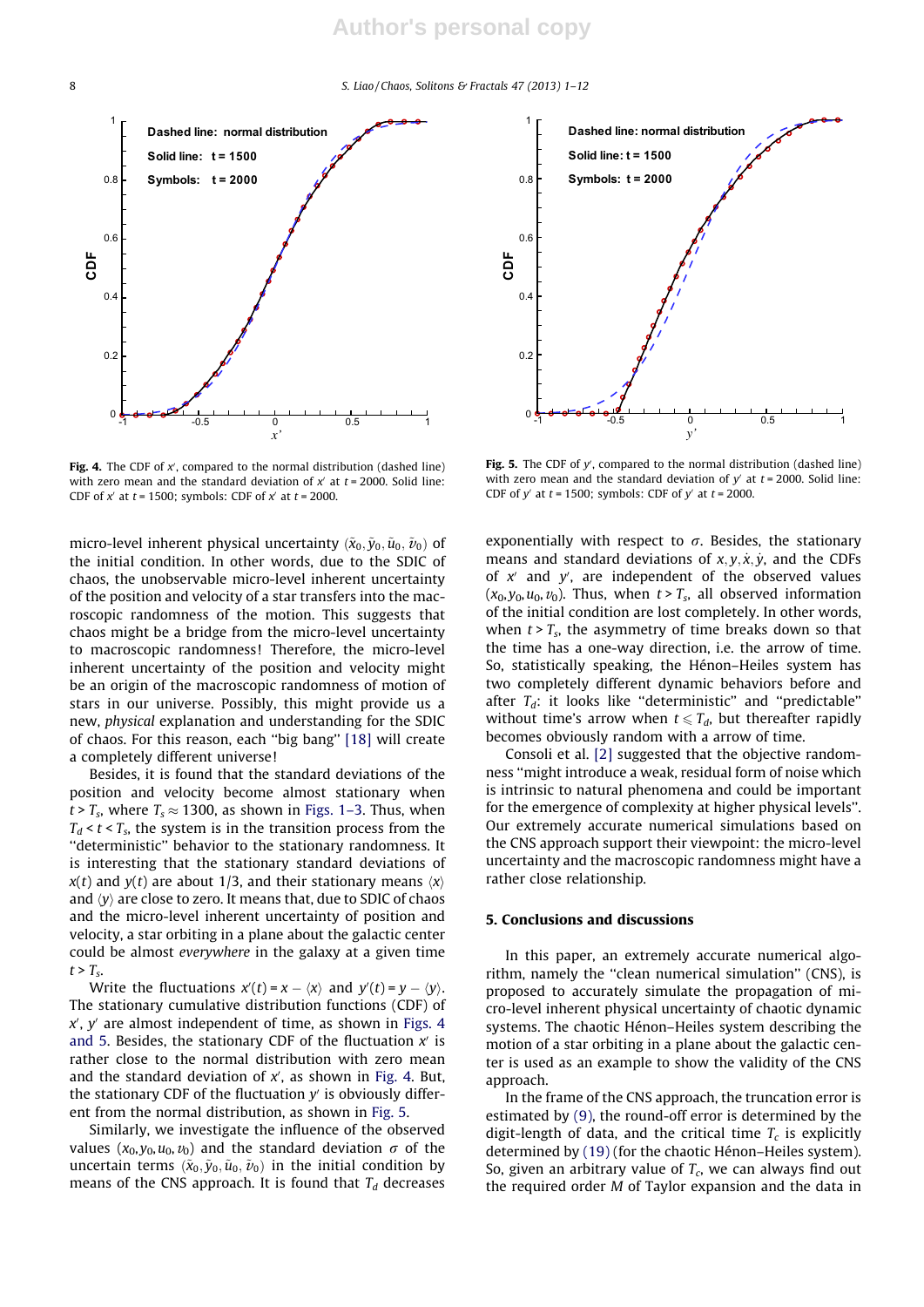accuracy of 2M-digit precision so as to gain a reliable trajectory of the chaotic Hénon-Heiles system in the finite interval  $t \in [0,T_c]$  by means of  $\Delta t = 1/10$ . In addition, the CNS results in the interval  $t \in [0,T_c]$  are verified very carefully by means of Taylor expansion at higher-order and MP data in more accuracy, as shown in Section 2. As shown in Section 2, all of the CNS results (for the same initial condition) given by  $\Delta t = 1/10$ ,  $M = 70$  and data in accuracy of 140-digit precision are exactly the same as those given by  $M = 100$ , 150, 200, 300, 500 and  $\Delta t = 1/20$ , 1/100, respectively, so that they are indeed reliable, true trajectories of the chaotic Hénon–Heiles system. Besides, as the order M of Taylor expansion increases and the time-step  $\Delta t$  decreases, the truncation and round-off errors decrease monotonously. For example, as illustrated in Tables 2–4, the truncation error is in the level of  $10^{-100}$  in case of  $\Delta t = 1/10$  and  $M = 70$ , and decreases to the level  $10^{-1244}$ in case of  $\Delta t = 1/100$  and  $M = 500$ . In addition, the roundoff error is simply in the level of  $10^{-2M}$ , where M denotes the order of Taylor expansion. So, theoretically speaking, one can control the truncation and round-off error to a required level. In these meanings, the CNS approach is a rigorous one.

The Hénon–Heiles system of (1) and (2) as a mathematical model has clear physical background: it has been widely accepted and used by the scientific community to describe the motion of a star orbiting in a plane about the galactic center. The status of a star is dependent upon its position and velocity. However, according to de Broglie [4], the position of a star contains micro-level inherent physical uncertainty, as discussed in Section 3. So, strictly speaking, the Hénon–Heiles system of (1) and (2) is not deterministic in essence. Due to the SDIC of chaos, such kind of micro-level physical uncertainty transfers into macroscopic randomness of motion, as illustrated in Section 4 by means of the CNS approach. Therefore, the micro-level inherent physical uncertainty and macroscopic randomness might have a close relationship: chaos might be a bridge from the micro-level inherent physical uncertainty to macroscopic randomness! This conclusion agrees with the viewpoint of Consoli et al. [2] who suggested that the objective randomness ''might introduce a weak, residual form of noise which is intrinsic to natural phenomena and could be important for the emergence of complexity at higher physical levels''.

The CNS approach provides us an extremely precise numerical approach for chaotic dynamic systems in a given finite interval  $t \in [0,T_c]$ . According to (19),  $T_c \rightarrow +\infty$  as  $M \rightarrow +\infty$ . In other words, if the initial condition were exact, then long-term prediction of chaos would be possible *in theory*<sup>3</sup>: given an arbitrary value of  $T_c$ , we could gain the reliable chaotic trajectory of the Hénon–Heiles system in the *finite* interval  $0 \le t \le T_c$  by means of the *Mth*-order Taylor expansion with data in accuracy of 2M-dight precision, as long as  $M > T_c/32$  and  $\Delta t \leq 1/10$ . Qualitatively, the conclusion has general meanings and holds for other chaotic models such as Lorenz equation. Besides, it is consistent with Tucker's elegant proof [25,26] that there indeed exists an attractor of Lorenz equation. Thus, theoretically speaking, there is no place for the randomness in a truly deterministic system. However, most models related to physical problems contain more or less physical uncertainty, and thus, strictly speaking, are not deterministic. For such kind of physical models with inherent uncertainty, the accurate long-term prediction of trajectories of chaotic system has no physical meanings, because their long-term trajectories are inherently random that comes from the micro-level inherent physical uncertainty, as illustrated in this article.

Traditionally, it is believed that the long-term prediction of chaos is impossible, mainly due to the impossibility of the perfect measurement of initial conditions with an arbitrary degree of accuracy. This is the traditional explanation to the SDIC of chaos. Here, we provide a new explanation for the SDIC of chaos from the physical viewpoint: initial conditions of some chaotic systems with clear physical meanings might contain micro-level inherent physical uncertainty, which might propagate into macroscopic randomness. Different from the traditional explanation of the SDIC, which focuses on the measurement, the new explanation emphasizes the inherent micro-level uncertainty and its propagation with chaos. Besides, it should be emphasized that such micro-level inherent physical uncertainty of chaos was completely inundated with the numerical noises of the traditional numerical methods based on low-order algorithms, and thus has never been studied in details. This shows the validity and potential of the CNS to precisely simulate complex physical phenomena with the SDIC, such as weather prediction and turbulence.

Finally, for the easier understanding of the CNS, let us consider the map

$$
f(x) = mod(2x, 1) \tag{24}
$$

with the initial value  $x_0 = \pi/4$ . It is well-known that this map has the sensitivity dependence on initial condition, i.e. SDIC. The results of the nth mapping, i.e.  $x_n = f(x_{n-1})$ with  $x_0 = \pi/4$ , are expressed by both of the decimal and binary systems in Table 6. In binary system, the mapping  $x_n$  corresponds to such a kind of left shift: shifting  $x_0$  left to the position of its 2nd digit "1" gives  $x_1$ , and to the position of its 3rd digit "1" gives  $x_2$ , and so on, as shown in Table 6. In general,  $x_n$  (in binary system) corresponds to the left shift of  $x_0$  (in binary system) to its position of the  $(n + 1)$  th digit "1". Since  $\pi/4$  is exactly known in binary system, its position of the nth digit "1" is deterministic, denoted by  $P_2(n)$ . So, in binary system,  $x_n$  is exactly the left shift of  $x_0$  to its  $P_2(n + 1)$ th digit "1". So, mathematically

| Table 6                                                                             |  |
|-------------------------------------------------------------------------------------|--|
| Mapping of $f(x)$ = mod (2x,1) with $x_0 = \pi/4$ , expressed in decimal and binary |  |
| systems.                                                                            |  |

| n | $x_n$ in decimal system | $x_n$ in binary system    |
|---|-------------------------|---------------------------|
| 0 | 0.785398163397448       | 110010010000111111011010L |
|   | 0.570796326794896       | 10010010000111111011010   |
| 2 | 0.141592653589793       | 10010000111111011010      |
| 3 | 0.283185307179586       | 10000111111011010         |
|   |                         |                           |
|   |                         |                           |

<sup>&</sup>lt;sup>3</sup> Unfortunately, the required CPU time increases exponentially as M increases, so that it is practically impossible to give reliable, true trajectories of chaos in a very large interval.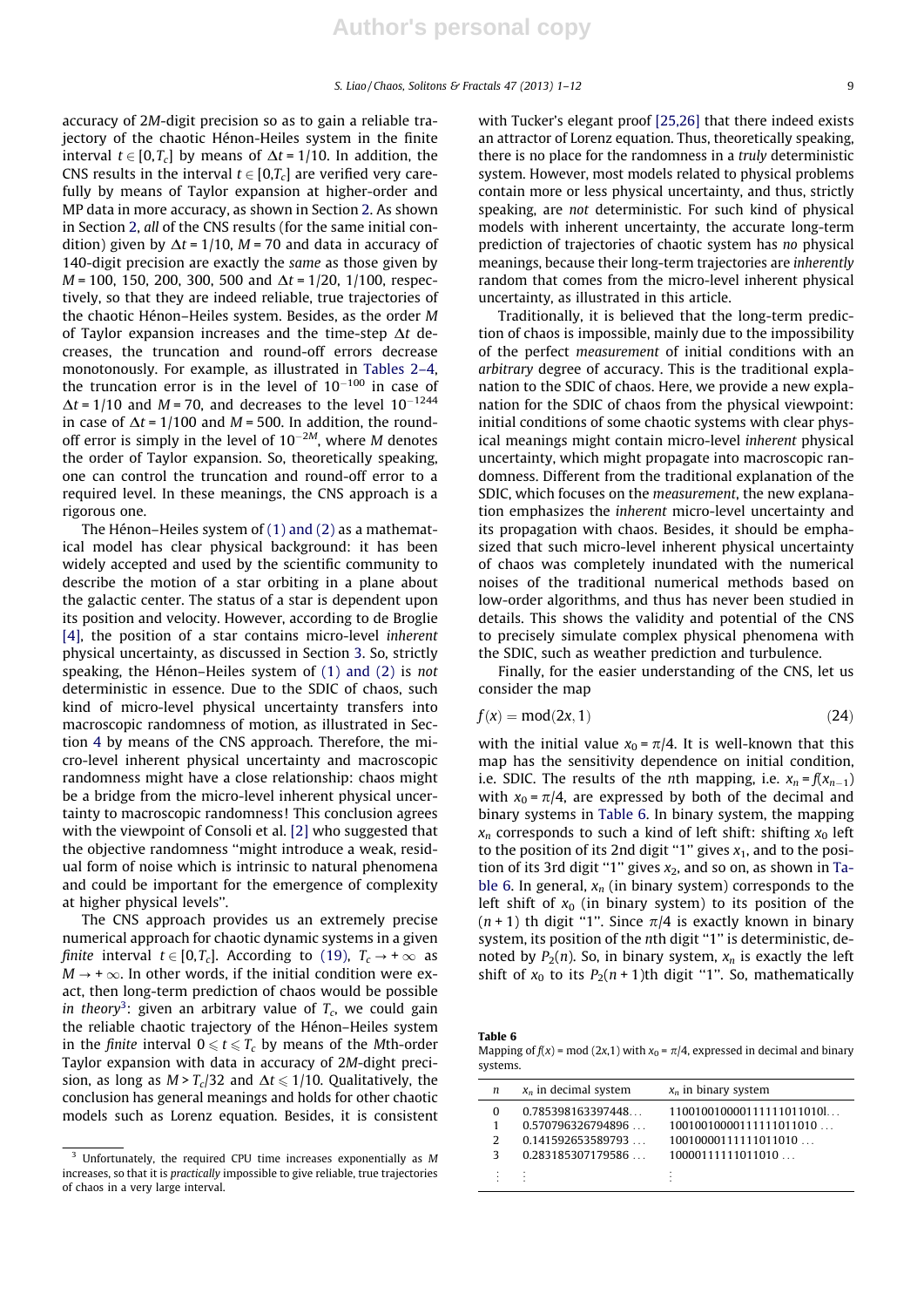speaking, this mapping is deterministic and  $x_n$  is exactly known. However, in practice, one had to take  $x_0 = \pi/4$  in a finite accuracy, which leads to uncertainty. Assume that  $x_0$  is in accuracy of  $N_0$  binary digits. Then,  $x_1$ ,  $x_2$ ,  $x_3$  has  $N_0-1$ ,  $N_0-4$ ,  $N_0-7$  significance binary digits, respectively, as shown in Table 6. In general,  $x_n$  is in the accuracy of  $N_0 - P_2(n + 1)$  binary digit precision. Obviously, when  $P_2(n + 1)$  >  $N_0$ , the mapping  $x_n$  losses its accuracy at all. However, even at one million times of mapping, i.e.  $n$  = 10<sup>6</sup>, we can gain the *accurate enough result x*<sub>1000000</sub> in the accuracy of one million of binary digit precision, as long as we take the initial value  $x_0 = \pi/4$  in the accuracy of  $10^6$  +  $P_2(10^6$  + 1) binary digit precision! This simple example illustrates that we do can gain reliable results for dynamic systems with SDIC in a finite times of mapping or a finite interval, as long as initial conditions are accurate enough. This also explains why the CNS is based on rather accurate data, using the computer algebra system Mathematica or the multiple precision library.

However, a chaotic dynamic system has no such kind of elegant property of mod  $(2x, 1)$  mentioned above, since its exact solution is unknown in general. Thus, the above approach based on the left shift has no general meanings. Assume that one knows the SDIC of the mapping  $f(x)$  = mod  $(2x, 1)$ , but has no ideas about its left-shift property in the corresponding binary system. How to gain reliable sequence  $x_n = f(x_{n-1})$  by means of  $x_0 = \pi/4$ ? A general, straight-forward way is to compare two sequences given by  $x_0 = \pi/4$  in different accuracy of N-digit precision (in decimal system), where  $N = 15$ , 20, 25, 30 and 1000, respectively, as shown in Table 7. For example, by comparing the two sequences of  $x_n$  given by  $x_0$  in accuracy of 15 and 20-digit precision, one is sure due to the SDIC that the sequence  $x_n$  given by  $x_0$  in accuracy of 15-digit precision is reliable at  $n \leq 15$  in accuracy of 8 significance digits. Similarly, using  $x_0$  in accuracy of 20 and 25-digit precisions, one gains reliable  $x_n$  at  $n \leq 30$  and  $n \leq 40$  with 8 significance digits, respectively. Note that the sequence  $x_n$ given by  $x_0$  in accuracy of 25-digit precision agrees well with that by  $x_0$  in accuracy of 30-digit precision for a finite number of mappings  $x_n$ , where  $0 \le n \le 40$ . Thus, one has many reasons to believe that the *finite* sequence  $x_0$ ,  $x_1$ ,  $..., x_{40}$  given by means of  $x_0$  in accuracy of 25-digit precision is reliable. This is indeed true, because it completely agrees with the "exact" sequence given by  $x_0$  in accuracy of 1000-digit precision, as shown in Table 7. The key point is that, to gain reliable sequence  $x_0, x_1, \ldots, x_{40}$  with the finite

number of mappings, we need use  $x_0$  in accuracy of only 25-digit precision: it is unnecessary to use  $x_0$  in higher accuracy. Similarly, using  $x_0$  in accuracy of 40-digit precision, one can gain reliable sequence

## $x_0, x_1, x_2, \cdots, x_{100}$

in accuracy of 8 significance digits. Furthermore, using  $x_0$ in accuracy of 60-digit precision, one can gain reliable sequence

## $x_0, x_1, x_2, \ldots, x_{166}$

in accuracy of 8-digit precision as well. And so on. Thus, we can gain reliable  $x_n$  of finite but many enough mappings by using accurate enough  $x_0$ . In other words, the reliability and precision of the finite sequence

 $x_0, x_1, x_2, \ldots, x_n$ 

given by the mapping  $f(x)$  = mod (2x, 1) with SDIC is under control. It is true that, using  $x_0$  in 60-digit precision,  $x_{100000}$ is incorrect and thus has no meaning. However, the key point is that the corresponding sequence

#### $x_0, x_1, x_2, \ldots, x_{166}$

of a finite number of mappings is reliable in accuracy of 8 digit precision, which might be enough for one's purpose. In essence, we seek for a kind of relative reliability and predictability of chaotic dynamic systems, although very longterm accurate prediction of any a chaotic dynamic system is absolutely impossible in theory. It is true that, using  $x_0$  in accuracy of any a given precision, there absolutely exists such a large enough  $n$  that  $x_n$  totally losses its accuracy. However, we can guarantee the reliability and predictability of a given finite sequence (such as  $x_0, x_1, x_2, \ldots, x_{166}$ ) by using  $x_0$  in a reasonable accuracy (such as 60-digit precision). It should be emphasized that such kind of comparison approach is valid for any chaotic dynamic systems. So, it has general meanings and thus is practical. Note that the same comparison approach is used in the CNS described in Section 2 and Section 3. This example clearly explains why the CNS based on such kind of comparison is indeed reasonable and valid.

It is important to provide a practical numerical approach to gain reliable chaotic solutions of dynamic systems in a long enough interval of time. Using CNS with 400-order Taylor expansion, data in accuracy of 800-digit precisions and  $\Delta t = 10^{-2}$ , Liao [12] gained, for the first time, a reliable chaotic solution of Lorenz equation in a

| Table 7                                                                                                                                  |  |  |
|------------------------------------------------------------------------------------------------------------------------------------------|--|--|
| $x_n$ given by the mapping $f(x)$ = mod (2x, 1) with the initial value $x_0 = \pi/4$ in different accuracy of N decimal digit precision. |  |  |

| n  | $N = 15$     | $N = 20$     | $N = 25$     | $N = 30$     | $N = 1000$   |
|----|--------------|--------------|--------------|--------------|--------------|
|    | 0.1327412287 | 0.1327412287 | 0.1327412287 | 0.1327412287 | 0.1327412287 |
| 10 | 0.2477193189 | 0.2477193189 | 0.2477193189 | 0.2477193189 | 0.2477193189 |
| 15 | 0.9270182076 | 0.9270182075 | 0.9270182075 | 0.9270182075 | 0.9270182075 |
| 20 | 0.664582643  | 0.6645826427 | 0.6645826427 | 0.6645826427 | 0.6645826427 |
| 25 | 0.2666446    | 0.2666445682 | 0.2666445682 | 0.2666445682 | 0.2666445682 |
| 30 | 0.532626     | 0.5326261849 | 0.5326261849 | 0.5326261849 | 0.5326261849 |
| 35 | 0.0440       | 0.044037917  | 0.0440379171 | 0.0440379171 | 0.0440379171 |
| 40 | 0.409        | 0.40921335   | 0.4092133503 | 0.4092133503 | 0.4092133503 |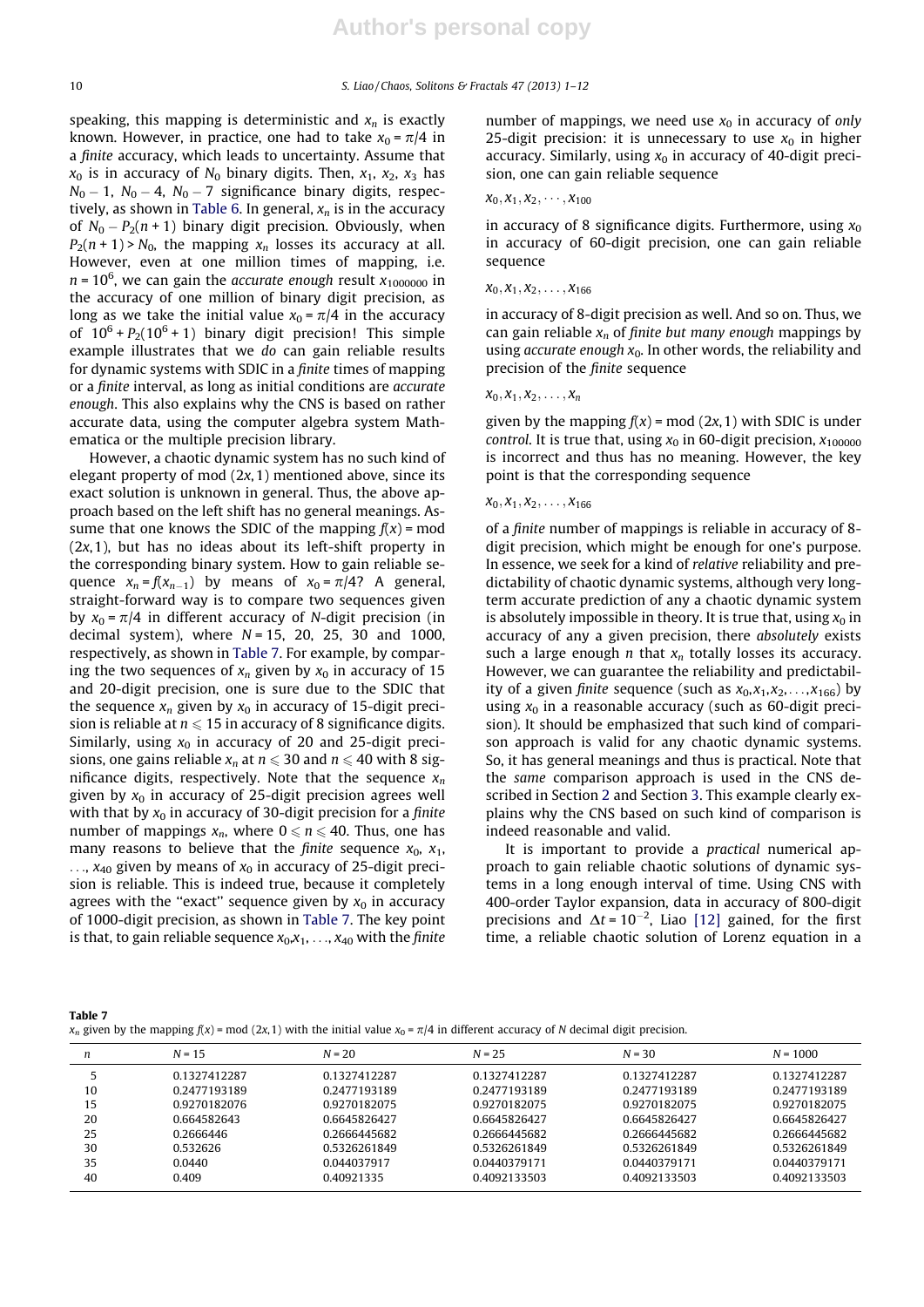rather long time interval  $0 \le t \le 1000$ , whose correction is confirmed by Wang et al. [27]. As mentioned by Wang [28], in order to gain reliable chaotic solution of Lorenz equation in the interval  $0 \le t \le 1000$  by means of the 4th-order Runge–Kutta method, one had to use multiple precision data in 10000-digit precision and a rather small time-step  $\Delta t$  = 10<sup>–170</sup>, which however needs about 3.1  $\times$  10<sup>160</sup> years by today's high-performance computer! Therefore, the low-order Taylor expansion approaches are not practical to gain reliable chaotic solution of Lorenz equation in such a long time interval. There exist some "rigorous" simulations [26] assuring that the real orbits of chaotic system are ''enclosed'' in a computed region of space, such as  $[x(t) - \delta, x(t) + \delta]$ , where  $\delta$  should be a small constant: results with large  $\delta$  is useless in practice, even though it is obtained by ''rigorous'' methods. Due to SDIC, it is obvious that one had to use rather small  $\delta$  to gain such a rigorous chaotic solution of Lorenz equation in  $0 \le t \le 1000$  by means of the enclosing approach: possibly  $\delta$  might be in the level of 10<sup>-480</sup>, since the corresponding initial condition must be accurate in 480 digit precision, as pointed out by Liao [12]. However, to the best of author's knowledge, it is still an open question whether or not the "rigorous'' method based on enclosing [26] can give such a reliable, accurate enough chaotic solution of Lorenz equation in the interval  $0 \le t \le 1000$  by means of a reasonable CPU time. Besides, to the best of author's knowledge, it is also an open question whether or not the enclosing approach is practical for physical problems like those considered in this article: note that the CNS is successfully used to gain 10000 samples of reliable chaotic solutions given by different initial conditions with 10<sup>–60</sup>-level uncertainty. So, compared to other approaches, the CNS is not only reliable but also practical.

Indeed, the propagation of round-off and truncation errors of a chaotic dynamic system is rather complicated and thus is unknown in general cases. As pointed out by Parker and Chua [17], a ''practical'' way of judging the accuracy of numerical results of a non-linear dynamic system is to use at least two (or more) ''different'' routines to integrate the ''same'' system. This is mainly because, due to the SDIC of chaotic dynamics systems, departure of two chaotic simulations indicates the appearance of large enough truncation and round-off errors. In practice, the comparison approach provides us a time interval  $0 \le t \le T_c$ , in which the same results should be reliable, mainly due to SDIC of chaos. Certainly, such kind of critical time  $T_c$  must be carefully checked by as many different approaches as possible, as shown in Section 2.2. In fact, such kind of comparison approach is widely accepted by scientific community [17,24,27,28]. And the CNS is based on such kind of strategy. Using a metaphor, it is like measuring the height of a man: the better the equipment, the more accurate the result, although we can not provide an ''exact'' value of the height. Although it is difficult to measure the height of a man in accuracy of 10 $^{\rm -10}$  meter, it is rather easy to ensure that whether a man is higher than 1.85 m or not, as long as all measures given by all equipments give us the same answer to this question: such kind of precision is relatively rough but enough in many cases of everyday life. Similarly, the CNS seeks for reliable, accurate enough

simulations of chaotic dynamic systems in a *finite* timeinterval.

In summary, the CNS provides us a practical way to gain reliable, accurate enough solutions of chaotic dynamic systems with a high enough precision in a finite but long enough time interval.

## Acknowledgement

The author would like to express his sincere thanks to the two reviewers for their comments, which greatly heighten the quality of this article. Thanks to Prof. Y.L. Bei (Chinese Academy of Sciences), Prof. M.G. Xia (Chinese Academy of Sciences), Prof. H.R. Ma (Shanghai Jiao Tong University) for their valuable discussions.

#### References

- [1] Allegrini P, Giuntoli M, Grigolini P, West BJ. From knowledge, knowability and the search for objective randomness to a new vision of complexity. Chaos Solitons Fract 2004;20:11–32.
- [2] Consoli M, Pluchino A, Rapisarda A. Basic randomness of nature and ether-drift experiments. Chaos Solitons Fract 2011;44:1089–99.
- [3] Dawson S, Grebogi C, Sauer T, Yorke JA. Obstructions to shadowing when a Lyapunov exponent fluctuates about zero. Phys Rev Lett 1994;73:1727–30.
- [4] de Broglie L. Recherches sur la thèorie des quanta (Researches on the quantum theory). Thesis, Paris, 1924.
- Egolf DA, Melnikov V, Pesch W, Ecke RE. Mechanisms of extensive spatiotemporal chaos in Rayleigh–Bènard convection. Nature 2000;404:733–5.
- [6] Einstein A. Zur Elektrodynamik bewegter Körper. Ann Phys 1905;322(10):891–921.
- Galatolo S, Hoyrup M, Rojas C. Statistical properties of dynamical systems – simulation and abstract computation. Chaos Solitons Fract 2012;45:1–14.
- [8] Gaspard P, Briggs ME, Francis MK, Sengers JV, Gammon RW, Dorfman JR, et al. Experimental evidence for microscopic chaos. Nature 1998;394:865–8.
- [9] Heisenberg W. Über den anschaulichen Inhalt der quantentheoretischen Kinematik und Mechanik. Z Phys 1927;43(3–4):172–98.
- [10] Hénon M, Heiles C. The applicability of the third integral of motion: some numerical experiments. Astrophys J 1964;69:73–9.
- [11] Li TY, Yorke JA. Period three implies Chaos. Am Math Mon 1975;82:985–92.
- [12] Liao SJ. On the reliability of computed chaotic solutions of non-linear differential equations. Tellus A 2009;61:550–64.
- [13] Lorenz EN. Deterministic non-periodic flow. J Atmos Sci 1963;20:130–41.
- [14] Lorenz EN. The essence of chaos. Seattle: University Of Washington Press; 1993.
- [15] Lorenz EN. Computational chaos: a prelude to computational instability. Physica D 1989;35:299–317.
- [16] Lorenz EN. Computational periodicity as observed in a simple system. Tellus A 2006;58:549–57.
- [17] Parker TS, Chua LO. Practical numerical algorithms for chaotic systems. New York: Springer-Verlag; 1989.
- [18] Peacock J. Cosmological physics. Cambridge University Press; 1999.
- [19] Polchinski J. String theory. Cambridge: Cambridge University Press; 1998.
- [20] Teixeira J, Reynolds CA, Judd K. Time step sensitivity of non-linear atmospheric models – numerical convergence, truncation error growth, and ensemble design. J Atmos Sci 2007;64:175–89.
- [21] Sauer T, Grebogi C, Yorke JA. How long do numerical chaotic solutions remain valid? Phys Rev Lett 1997;79:59–62.
- [22] Smith P. Explaining chaos. Cambridge: Cambridge University Press; 1998.
- [23] Sprott JC. Elegant chaos. New Jersey: World Sci; 2010.
- [24] Teixeira J, Reynolds CA, Judd K. Time step sensitivity of non-linear atmospheric models: Numerical convergence, truncation error growth, and ensemble design. J Atmos Sci 2007;64:175–89.
- [25] Tucker W. A rigorous ODE solver and smale's 14th problem. Found Comput Math 2002;2:53–117.